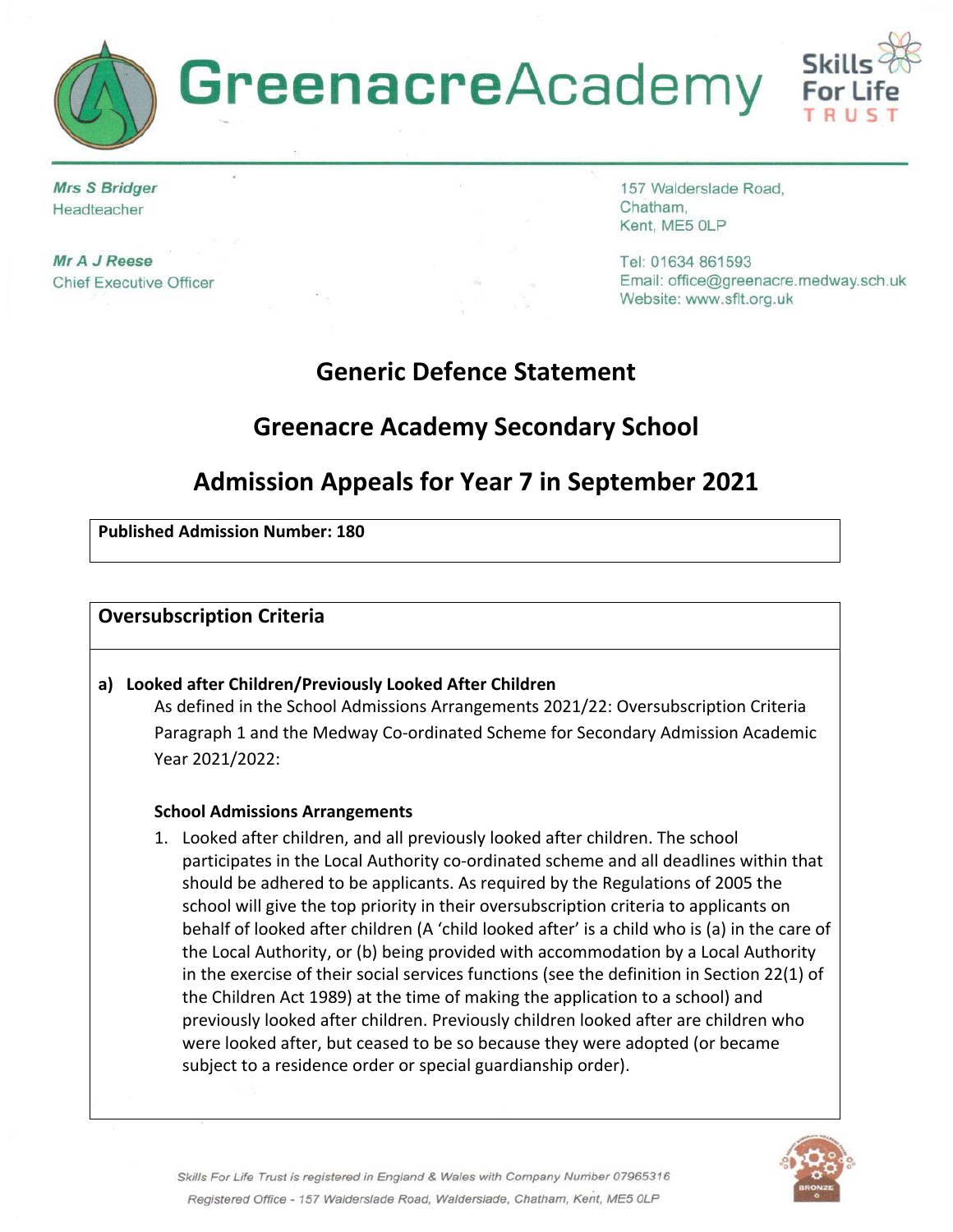### **Medway Co-ordinated Scheme for Secondary Admissions Academic Year 2021/22:**

Looked after children/Previously looked after children: Looked after children are children who are (i) in the care of a local authority, or (ii) being provided with accommodation by a local authority in the exercise of their social services functions (as defined in Section 22(1) of the Children Act 1989) at the time of making the application for a school. Previously looked after children are children who were looked after, but ceased to be so because they were adopted (under the terms of the Adoption and Children Act 2002, Section 46) or became subject to a residence order or special guardianship order (under the terms of the Children Act 1989, Section 8 and Section 14A). Please note that the Council will require a copy of the adoption/residence order to validate this criterion and evidence that the child was previously looked after.

### **b) Current family association**

(a sibling in the school at the time of application and still attending in September 2022), *Sibling means children who live as brother/sister in the same house and includes natural siblings, adopted siblings, foster siblings and step siblings. Extended family, for example cousins, living in the same house do not qualify as siblings.*

## **c) Children previously in Care outside of England**

Children who appear to Greenacre Academy to have been in state care outside of England and ceased to be in state care as a result of being adopted. A child is regarded as having been in state care in a place outside of England if they were accommodated by a public authority, a religious organisation or any other provider of care whose sole purpose is to benefit society

#### **d) Children of a member of staff working at the school** Where the member of staff has been employed for two or more years.

**e) Attendance in Year 6 at a Skills for Life Trust Primary School in Medway** (i.e. Warren Wood Primary or Hilltop Primary)

## **f) Historical Sibling**

Priority will be given to applicants with an older sibling who attended Greenacre Academy but has now left within the past 5 years. Sibling means children who live as a brother/sister in the same house and includes natural siblings, adopted siblings, foster siblings and step siblings. Extended family, for example cousins, living in the same house do not qualify as siblings.

## **g) Child's health reasons**.

Medical evidence must be provided which demonstrates a specific health reason which requires a child to attend Greenacre as their preferred school.

#### **h) Residence in the Greenacre Academy's access area.**

**i) Nearness of children's homes and ease of access to schools**